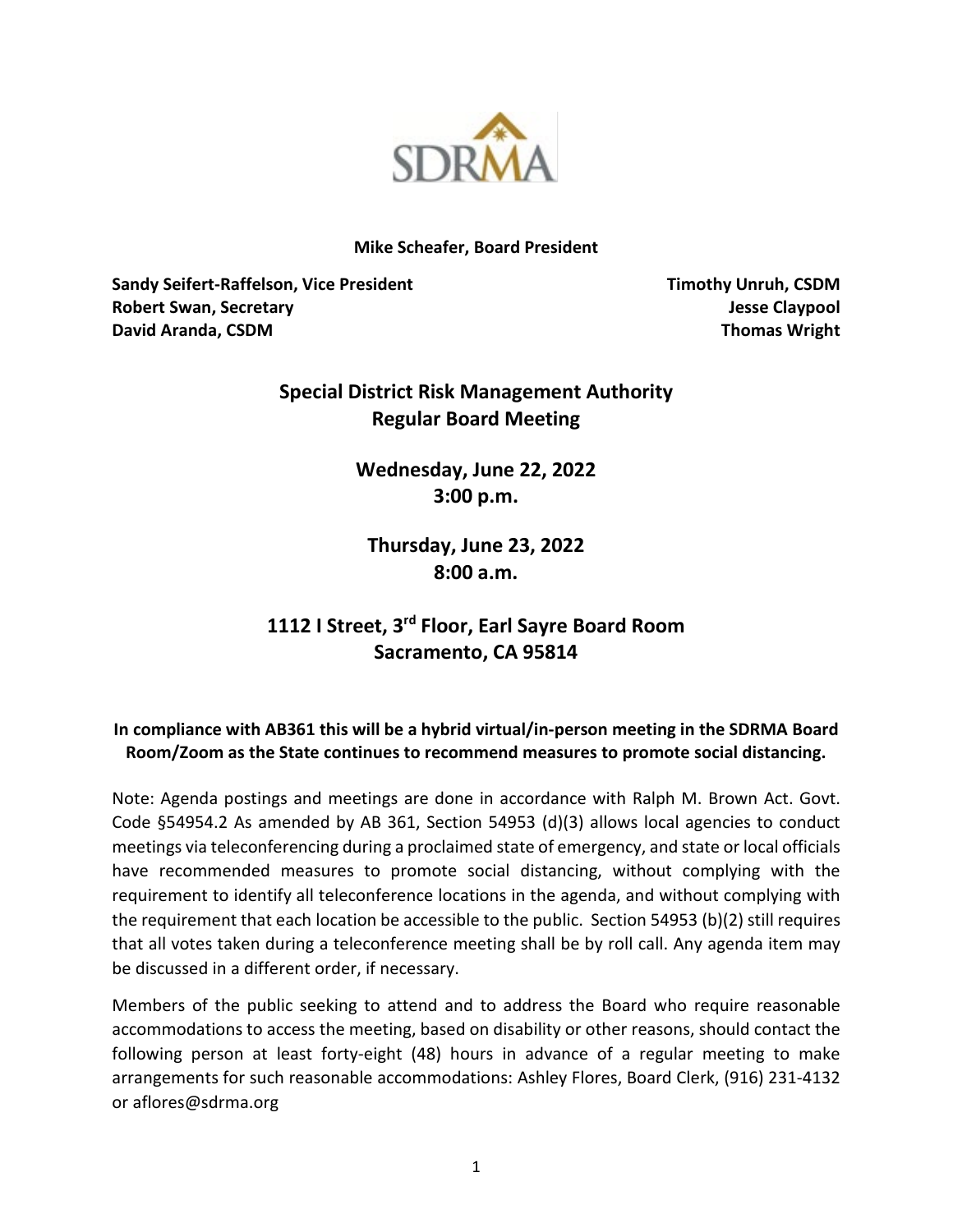# **AGENDA**

# **1.0 CALL MEETING TO ORDER**

# 1.1 Roll Call

# 1.2 Approval of Agenda (Board President)

### **2.0 PUBLIC COMMENT**

*At this time, members of the public may speak on any item not on the agenda with comments limited to 5 minutes per person. A maximum time limit of 20 minutes for all public testimony is permitted under this agenda item. The Board reserves the right to waive the foregoing time limits by a majority vote.*

# **3.0 ADMINISTRATIVE ITEMS AND PRESENTATIONS**

- 3.1 Recognition Staff Anniversaries (Board President)
- 3.2 Review Meeting, Conference, and Educational Schedules (Chief Executive Officer)
- 3.3 Review communication and correspondence (Chief Executive Officer)
- 3.4 Review of Executive Summary of Training (Board President)

#### **4.0 CONSENT CALENDAR** – Items expected to be routine and non-controversial

- 4.1 **Approve** draft meeting minutes from the May 4-5, 2022 Board Meeting; June 1 and 10, 2022 Special Board Meetings (Board Clerk)
- 4.2 **Review** recent marketing activities (Chief Member Services Officer)
- 4.3 **Ratify** payment of bills paid for the months of April and May 2022 (Chief Financial Officer)
- 4.4 **Receive and file** financial reports presented for the Property/Liability, Workers' Compensation, Health Benefits Programs and Joint/Common Allocated Operations (Chief Financial Officer)
- 4.5 **Receive and file** SDRG Captive Update (Chief Financial Officer)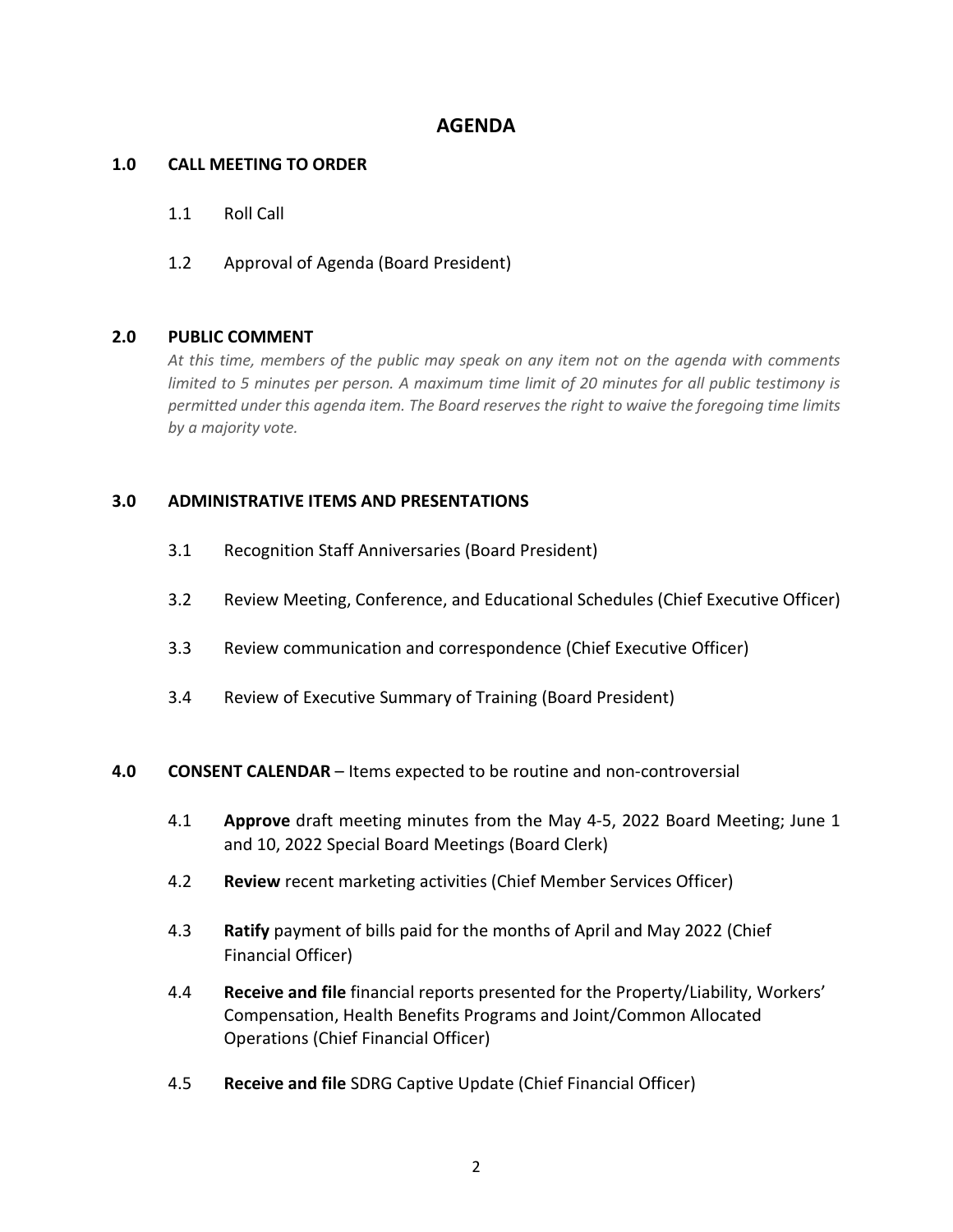- 4.6 **Approve** declaration of certain SDRMA capital assets as surplus and authorize disposal of same (Chief Financial Officer)
- 4.7 **Adopt** Resolution 2022-09 Making Findings and Determinations under AB 361 for Continued Virtual Meetings (Chief Executive Officer)

# **5.0 CSDA-RELATED ITEMS**

- 5.1 **Review and discuss** CSDA business and activity (CSDA Chief Executive Officer)
- 5.2 **Review and discuss** Alliance Executive Council business and activity (CSDA Chief Executive Officer; Chief Executive Officer; AEC Members)
- 5.3 **Review and discuss** Special Leadership Foundation business and activity (CSDA Chief Executive Officer; Chief Executive Officer; SDLF Members)
- 5.4 **Review** of CSDA Committees Updates (Board President)

# **6.0 BOARD ITEMS**

6.1 **Subject: Approval of Prospective Members into SDRMA Workers' Compensation and Property/Liability Programs** 

Presenter: Wendy Tucker, Member Services Manager

Recommendation: **Approve** admission of new members into the following programs:

- Workers' Compensation: Reclamation District 536
- Property/Liability: Interagency Communications Interoperability Systems Authority

# 6.2 **Subject: Annual Safety Awards Recipients**

Presenter: Enriqueta Castro, Safety/Loss Prevention Manager

Recommendation: **Ratify** staff's selected recipients for the McMurchie and Earl F. Sayre Excellence in Safety Awards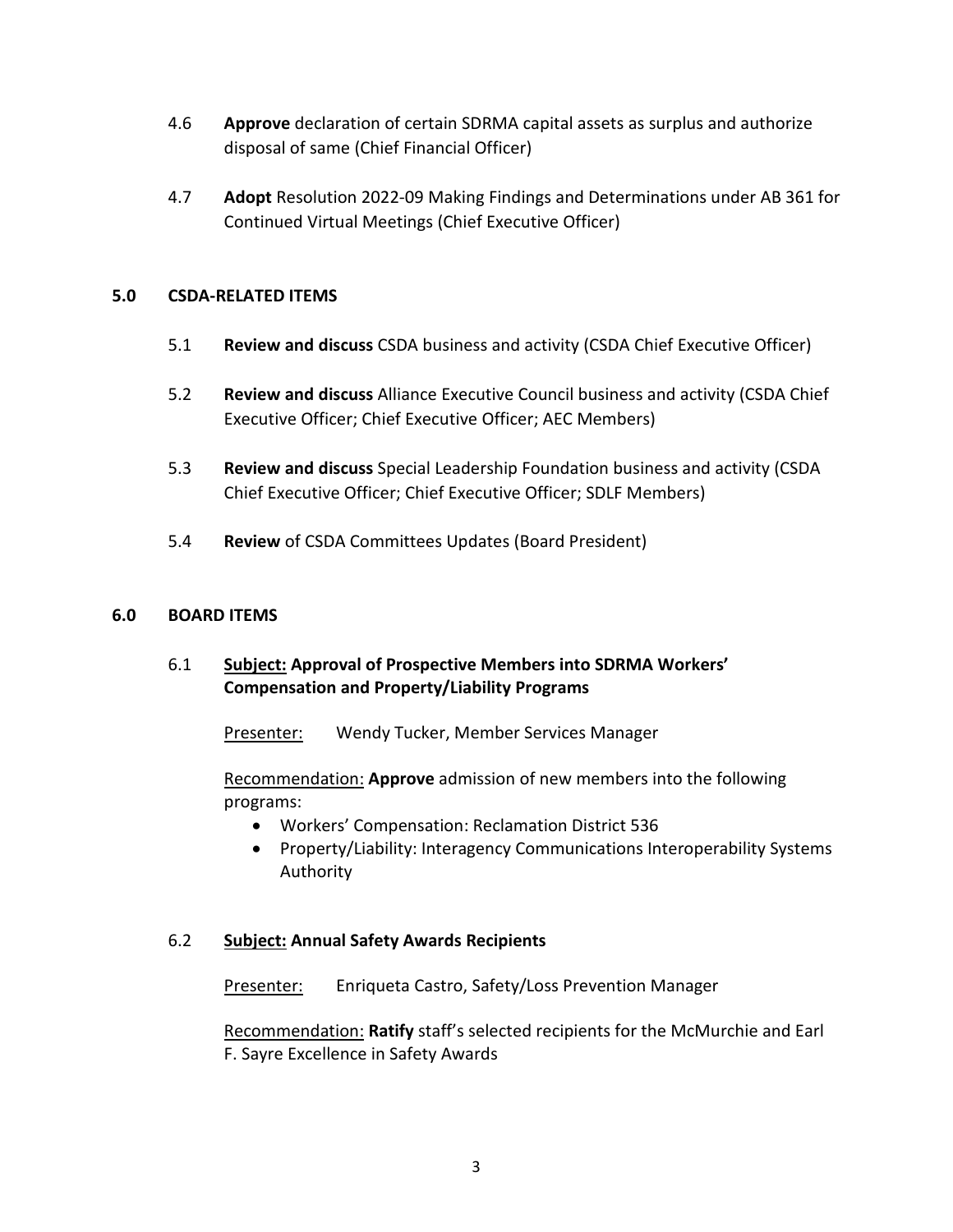# 6.3 **Subject: Annual Consulting and Infrastructure Services Agreements**

Presenter: Laura S. Gill, Chief Executive Officer Frank Ono, The iFish Group, Inc.

Recommendation: **Authorize** the Board President to execute the following contracts with The iFish Group, Inc. effective July 1, 2022:

- IT Hosting and Managed Services Agreement for an amount not to exceed \$439,459
- IT Projects and Services Agreement for an amount not to exceed \$463,400

# 6.4 **Subject: FY 2022-23 Publicly Available Pay Schedule**

Presenter: Laura S. Gill, Chief Executive Officer

Recommendation: **Approve** the FY 2022-23 Publicly Available Pay Schedule

#### 6.5 **Subject: Revised Preliminary FY 2022-23 Budget**

| Presenter: | Laura S. Gill, Chief Executive Officer    |
|------------|-------------------------------------------|
|            | Jennifer Chilton, Chief Financial Officer |

Recommendation: **Adopt** Revised Preliminary FY 2022-23 Budget

#### 6.6 **Subject: New GASB 87**

Presenter: Jennifer Chilton, Chief Financial Officer

Recommendation: **Approve** Board Policy 2022-08 Lease Capitalization

#### 6.7 **Subject: Approval of FY 2023 – FY 2025 Strategic Plan**

Presenter: Laura S. Gill, Chief Executive Officer

Recommendation: **Adopt** FY 2023 – FY 2025 Strategic Plan as presented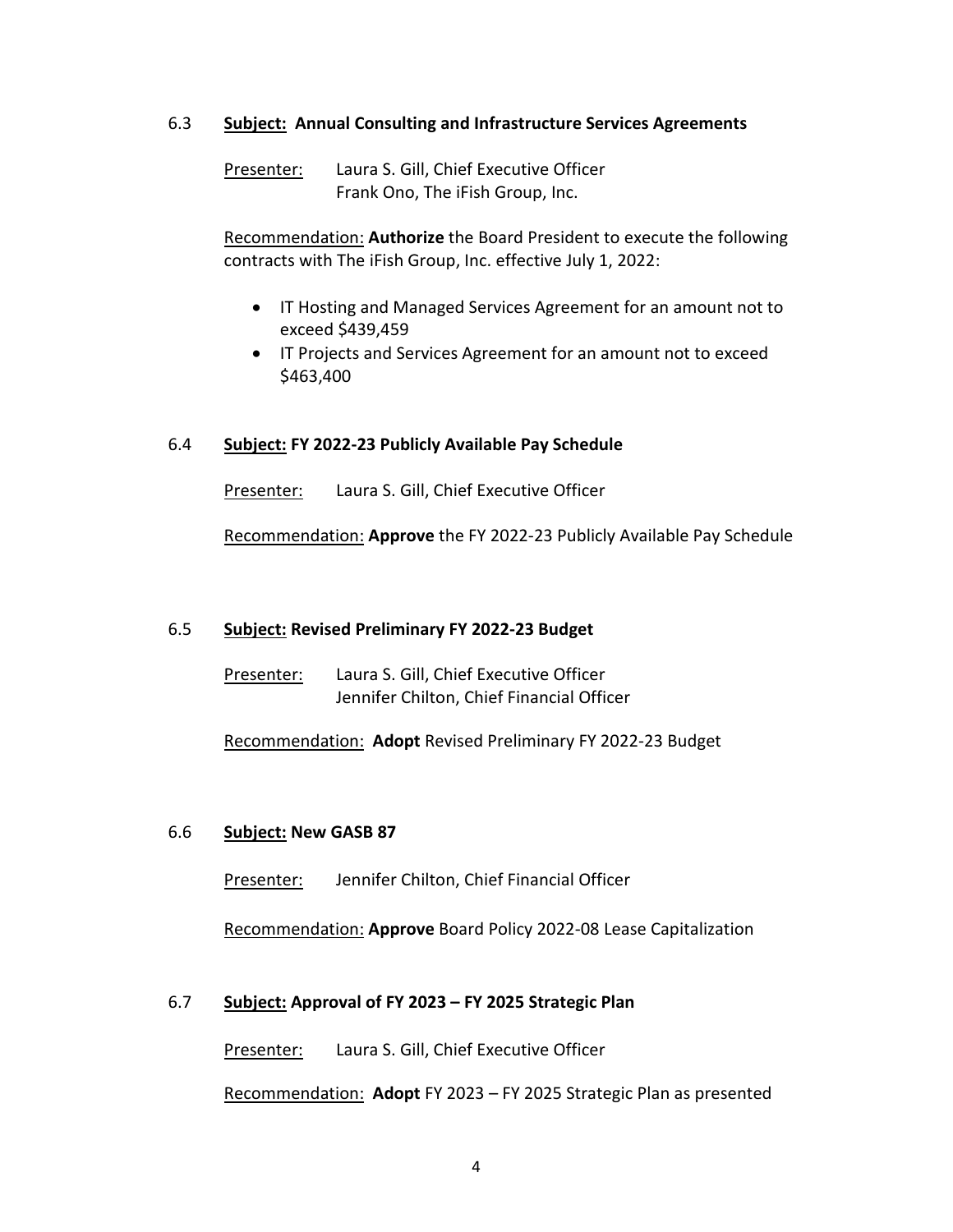# **7.0 TIMED ITEMS**

**(This section will include presentations with a specific day and time for specific speakers: consultants, brokers, legislative director, coverage counsel, etc.)** 

# **Wednesday, June 22, 2022 – 3:00 pm**

# 7.1 **Subject: Proposed Bylaw Revisions**

Presenter: Laura S. Gill, Chief Executive Officer

Recommendation: **Approve** proposed Bylaw revisions previously approved in draft form by the Board on May 5, 2022

# 7.2 **Subject: OPEB Review**

Presenter: Catherine McCloud, Principal/Consulting Actuary, MacLeod Watts Jennifer Chilton, Chief Financial Officer

Recommendation: **Receive and file** Other Post-Employment Benefits Review

# **Thursday, June 23 – 8:00 a.m.**

# 7.3 **Subject: Insurance/Reinsurance Coverage Program Structure**

Presenters: Laura S. Gill, Chief Executive Officer Jennifer Chilton, Chief Financial Officer Karl Snearer, APEX Insurance

Recommendation: **Approve** the Reinsurance/Excess Insurance Coverage Program structure and carriers for the 2022-23 Program Year

# 7.4 **Subject: Legislative Report**

Presenter: Laura S. Gill, Chief Executive Officer Aaron Avery, Senior Legislative Representative, CSDA

Recommendation: **Receive and file** Legislative Report